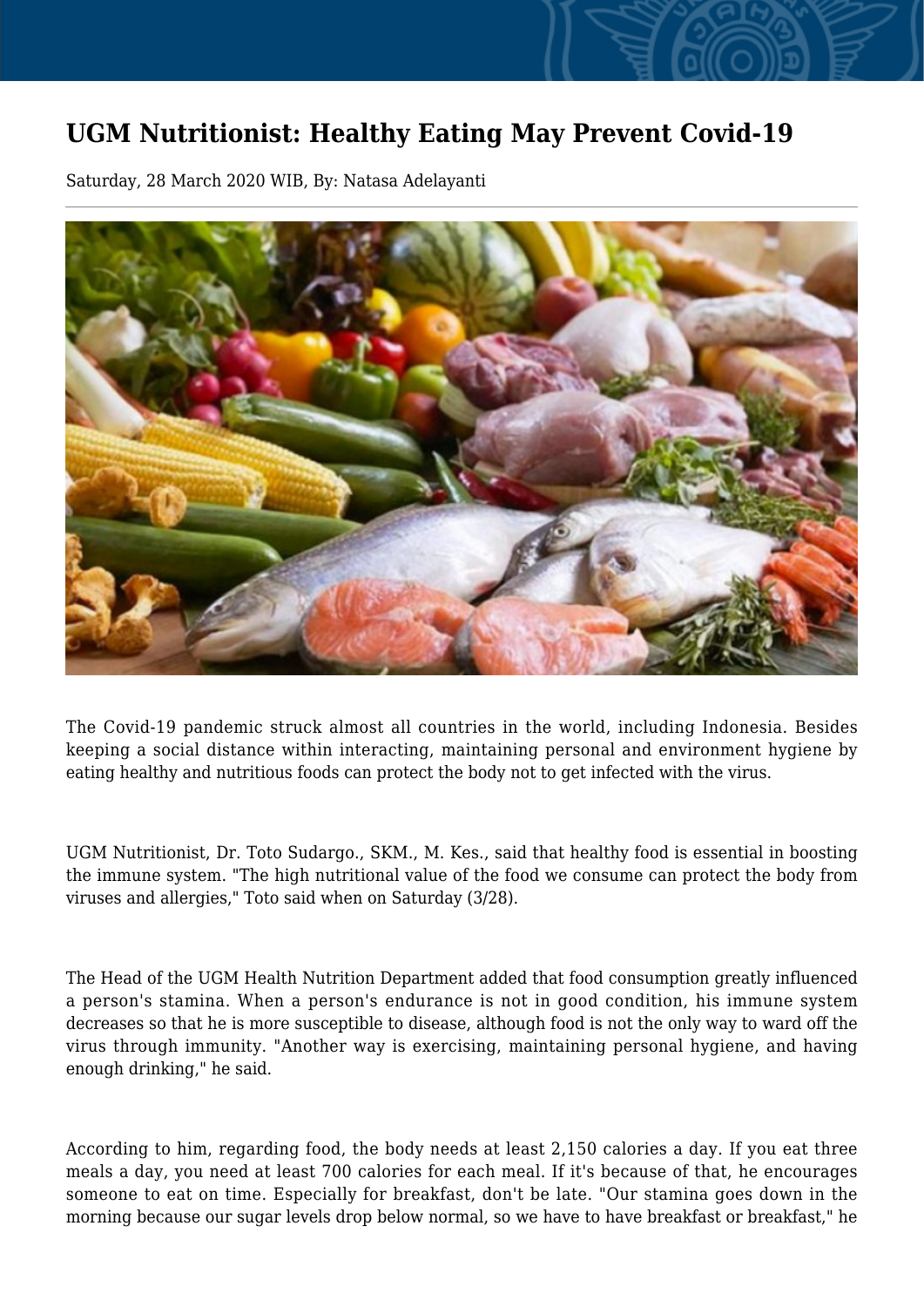said.

According to him, the body needs at least 2,150 calories a day. If you eat three meals a day, you need at least 700 calories for each meal. If it's because of that, he encourages someone to eat on time. Especially for breakfast, please don't be late. "Our stamina goes down in the morning because our sugar levels drop below normal, so we have to have breakfast or breakfast," he said.

Every food we consume will supply nutrients for the body, especially the need for protein and vitamins that can protect the body in fighting disease. "Rice indeed has protein, but it requires a variety of foods by eating lots of vegetables," he said.

He also encouraged people to consume fish; people can eat any fish because it contains a lot of protein sources. He gave an example of mackerel, which is very cheap; according to him, it has abundant protein, especially in small size, which will increase the amount of calcium because bones and meat will consume it. "Per 100 grams of fish has 32 grams of protein. The smaller the fish, the better because we will eat it all so that the calcium content is higher. Almost all fish have high levels of protein," he said.

According to him, protein contributes around 75 percent to the immune system, and its function is to replace damaged cells, form hormones, and reject incoming viruses. However, not only within fish, but protein sources also have vegetables and fruits. "Sources of protein are in animals and vegetables," he said.

According to him, eating tempe and tofu and added vegetables are also very good for body health because both of these foods contain pro-vitamin A, which is very supportive of the immune system. "Moreover, being able to consume fruit such as papaya is very rich in vitamin A," he said.

According to him, Vitamin A and vitamin C are excellent for the skin, stomach, intestines so that the virus can not penetrate. The source of this vitamin contained in vegetables such as carrots, broccoli, and paprika. While for the fruit, it existed within papaya, banana, orange, and guava. The local fruits that contain lots of vitamin C are cherries or better known as talok. "From our research, in 100 grams of vitamin C content reached 98 percent, quite high," he said.

In addition to consuming healthy food, work, and worship activities at home recommended by the government amid the 19th plague, according to Toto, there should be s several physical activities to maintain fitness. He suggests that everyone has a plan for the activities to be carried out while at home, so there is not much silence. "Do work that is fun to mop, sweep, or as such, it can burn calories," he said.